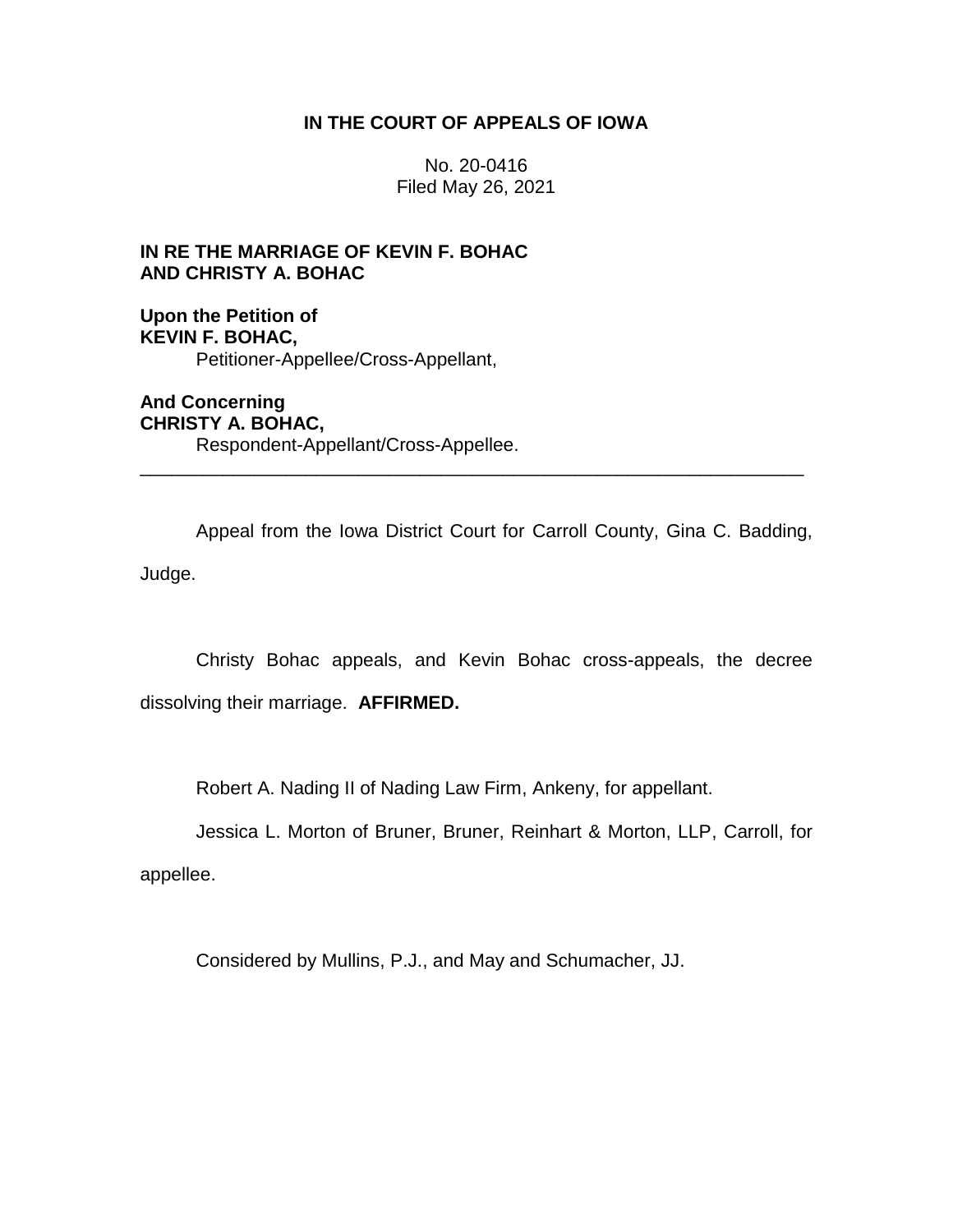#### **MULLINS, Judge.**

Christy Bohac appeals, and Kevin Bohac cross-appeals, the decree dissolving their marriage. Christy argues the district court erred in crediting Kevin with assets inherited from his father and failing to award her medical and dental insurance. She requests an award of appellate attorney fees. On cross-appeal, Kevin contests the spousal support award.

### **I. Background Facts and Proceedings**

The parties were married in September 1995 and at the time of the trial in this matter had two minor children. Christy was initially employed outside the home as a hair stylist but stayed home with the children following their births. Over the years, she continued to style limited family members and friends, receiving negligible income. Kevin is a nurse anesthetist and has remained gainfully employed throughout the marriage. The parties have also received income from several farm properties, including cash rent and Conservation Reserve Program (CRP) payments, as well as distributions from investments and business interests.

A large part of the dispute before the district court, and on appeal, related to funds and farmland inherited by Kevin upon the death of his father. The district court made the following factual findings regarding the inheritance and its use during the marriage.

Kevin and his two brothers were the beneficiaries of a trust created by their father, which became irrevocable upon his death in December 2009. Although not entirely clear from the evidence presented by the parties, it appears the assets of the trust were fully distributed to the three brothers in 2016. Among the assets of the trust were 55 acres of farmland in Nebraska, which the brothers put into a limited liability company known as DGK Farms, LLC. The trust also owned a house and 40 additional acres of farmland in Nebraska. The house and five acres were deeded to one of Kevin's brothers,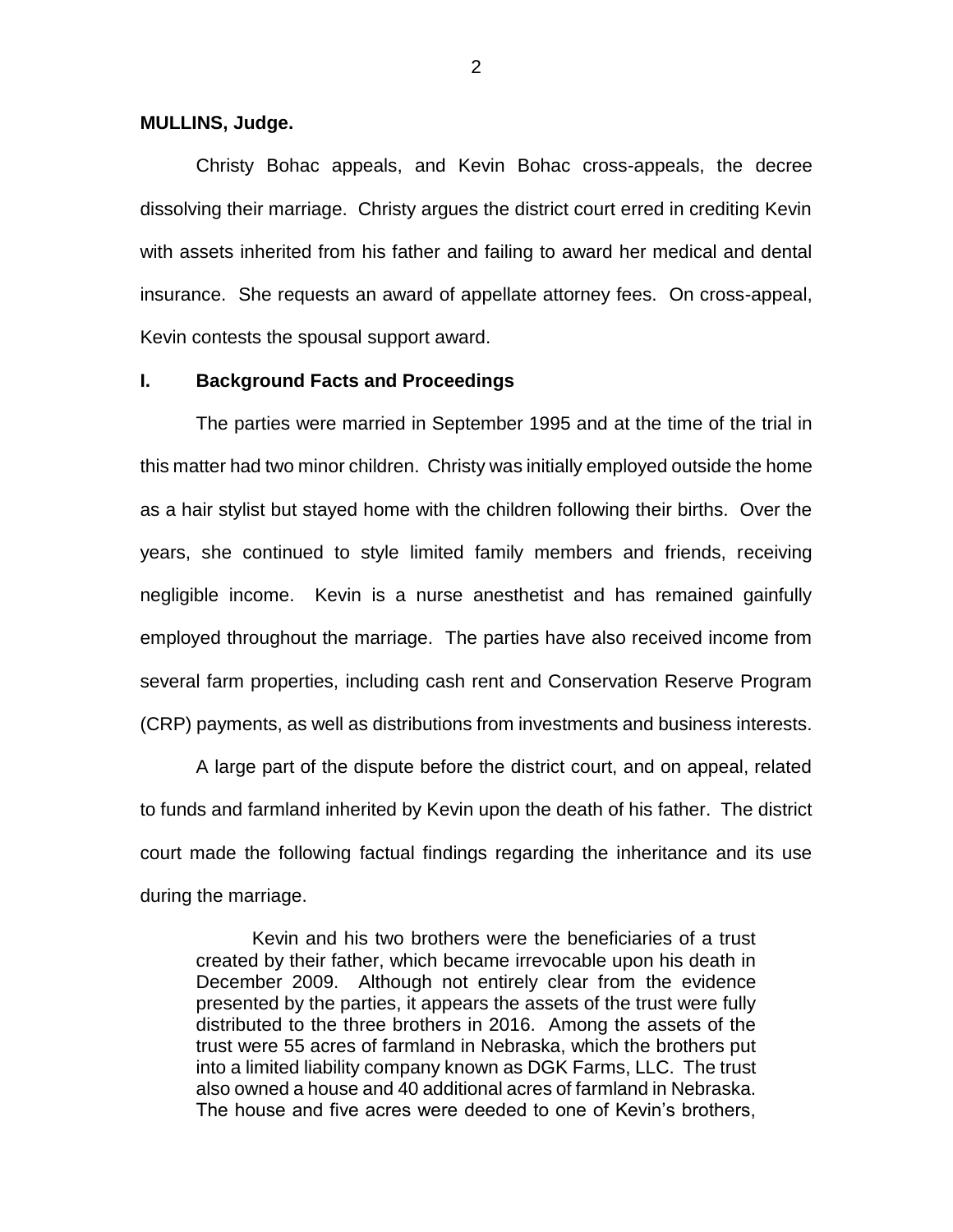and Kevin received the other 35 acres. He also received a one-third interest in a Raymond James IRA, a one-third interest in a US Bank IRA annuity, shares in Spectra Energy and Duke Energy, and \$55,000.00 from a Veterans Administration life insurance policy.

Kevin sold the 35 acres of farmland in Nebraska on December 15, 2016, for \$1,332,868.79. The proceeds from the sale were wired to Kevin and Christy's joint bank account that same day. Kevin immediately paid off a debt owed on a farm known as the "Kirk Farm" that he had purchased in March 2016. That payment totaled \$439,281.65. Kevin then made a \$36,801.37 down payment on a farm known as the "Danner Farm" that he entered into a contract to purchase on December 9, 2016, with an individual named [S.M.]. He purchased another farm known as the "River Prairie Farm" in January 2017 using \$490,567.27 from the sale proceeds of his inherited farmland. The remaining proceeds were spent on March 1, 2017, when Kevin bought [his]<sup>[1]</sup> one-half interest in the Danner Farm for \$[359,812.50]. 2

All of these farms were titled in Kevin and Christy's names as joint tenants or in entities they jointly held. According to Kevin, however, Christy did not have anything to do with the farms. Kevin was responsible for maintaining those that were enrolled in the CRP program. He also paid the property taxes on the farms, although those taxes were paid out of the couple's joint bank account.

Kevin was not clear on where the proceeds from his other inherited assets went, specifically the shares in Duke Energy valued at \$4547.67, the shares in Spectra Energy valued at \$2709.67, and the \$55,000.00 proceeds from the VA life insurance policy. He believed they may have funded some accounts that he held with Midwest Financial, but was not sure. Kevin did still have \$20,098.00 from the [TD Ameritrade Benef.] IRA in his name at the time the dissolution trial.[3]

(Footnote omitted.) Kevin also had financial assets that he claimed were created

for him as a child or gifted from his parents. During the marriage, the couple

accumulated a number of farm properties, owned a shop building, and operated

rental properties. At the time of dissolution, the rental properties had been sold.

<sup>&</sup>lt;sup>1</sup> This change was made as a correction to the original decree following motions made pursuant to Iowa Rule of Civil Procedure 1.904(2).

<sup>2</sup> *See* footnote 1 above.

<sup>&</sup>lt;sup>3</sup> References to exhibits have been removed.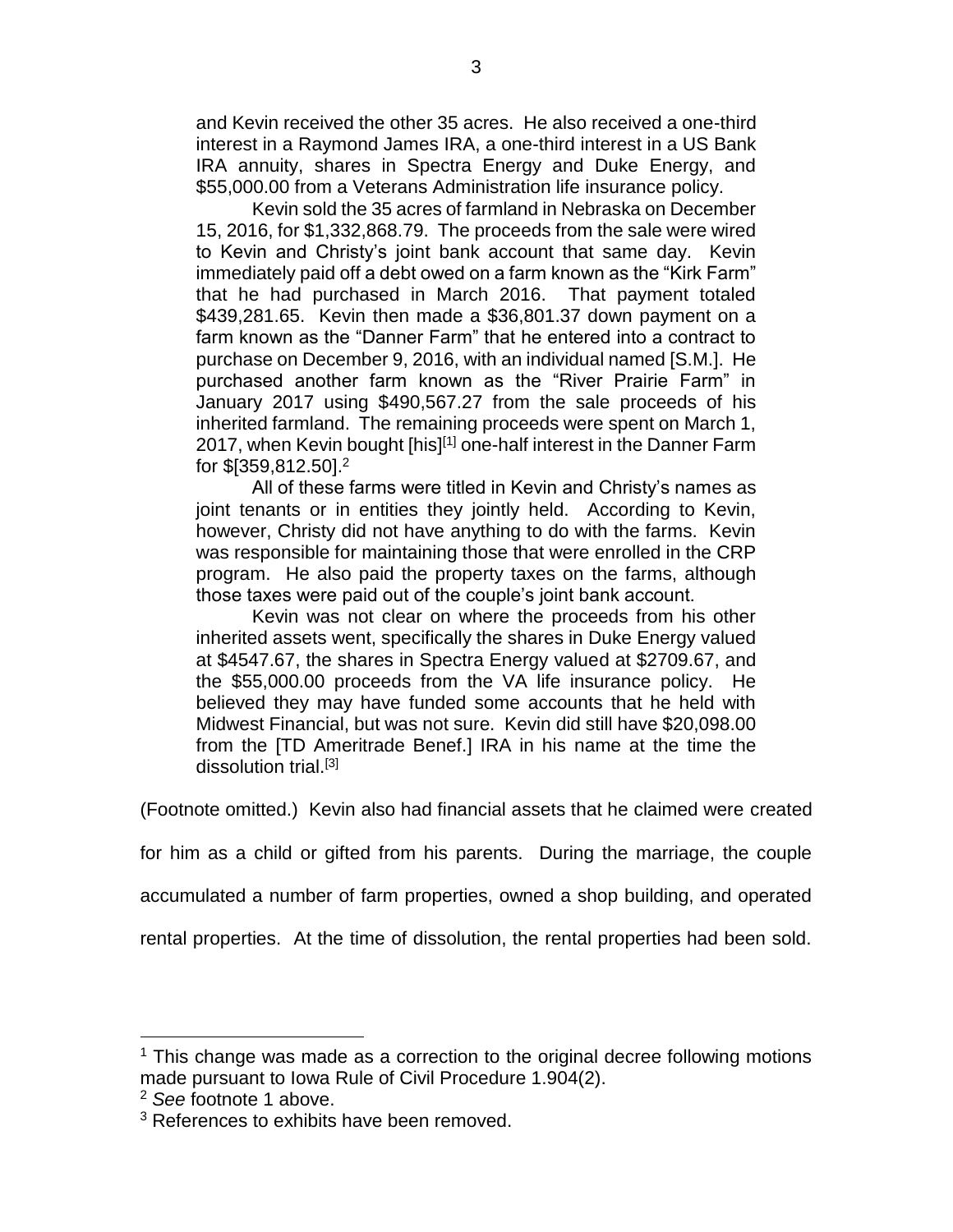The parties also held several investment accounts and insurance policies, titled separately and together.

Christy alleges the following findings of the district court were in error. Kevin was credited "\$1,332,869.00 he realized from the sale of the inherited farmland from his father." Kevin's interest in the TD Ameritrade Benef. IRA was set aside to him because the source of the asset was, again, his father's estate. $4\,$  The district court found the Danner Farm was purchased with funds realized from the sale of the Nebraska property received from the same estate. Kevin was also provided an offset of the gross amount of the funds realized from his sale of the Nebraska farmland, allegedly with no consideration of the tax repercussions, which Christy argues resulted in inequity. Additionally, Christy complains that Kevin was not required to pay for her medical and dental insurance as a part of the spousal support award. Kevin argues on cross-appeal that the district court erred in awarding Christy \$5000.00 per month in spousal-support payments. Christy requests appellate attorney fees and costs.

### **II. Standard of Review**

Dissolution proceedings are equitable in nature. Iowa Code § 598.3 (2019). "Our review is therefore de novo." *In re Marriage of Gust*, 858 N.W.2d 402, 406 (Iowa 2015). On appellate review, "[w]e give weight to the factual determinations made by the district court; however, their findings are not binding upon us." *Id.* "We will disturb the district court's 'ruling only when there has been a failure to do

<sup>4</sup> *See* discussion *infra* at pp. 7–8.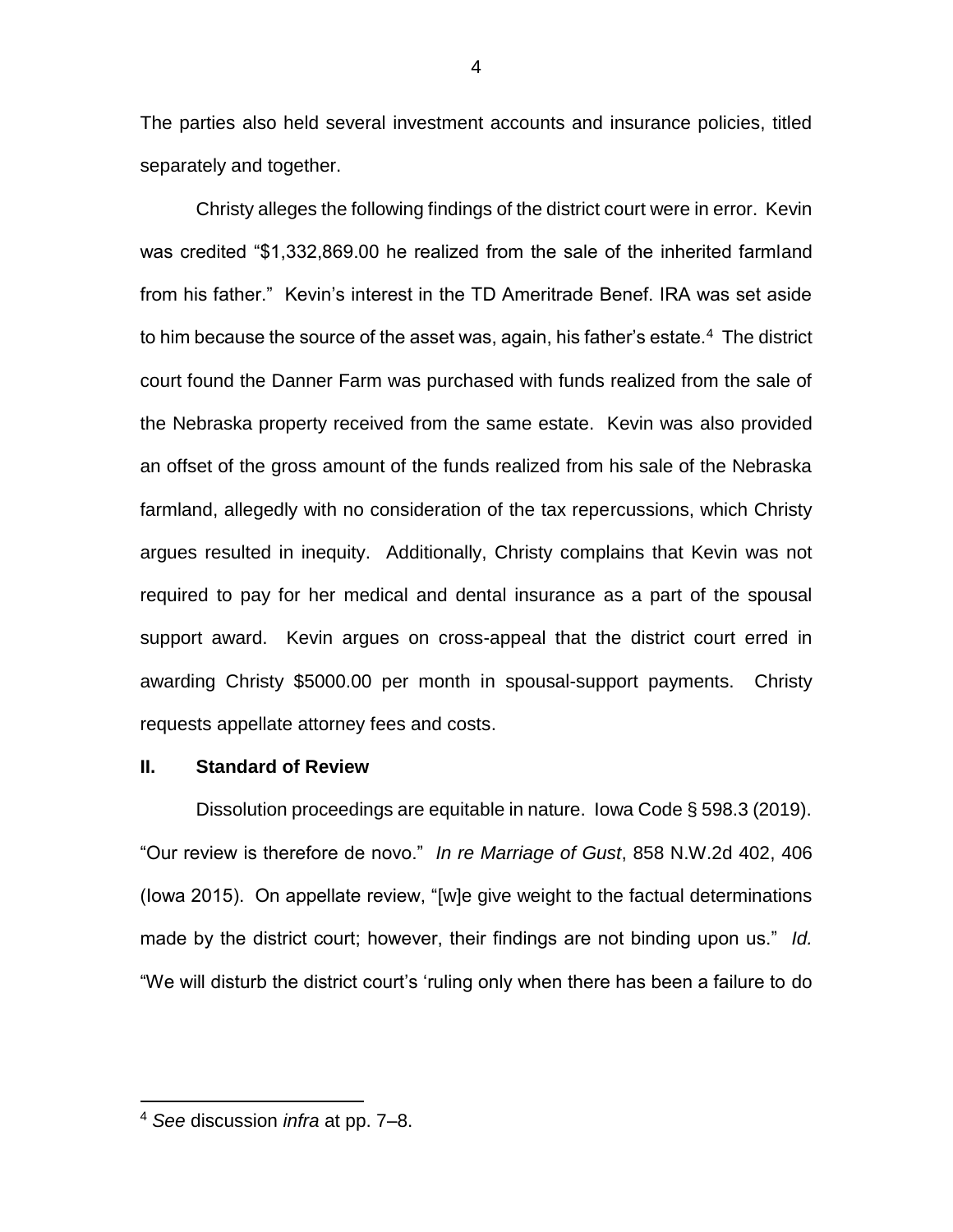equity.'" *In re Marriage of McDermott*, 827 N.W.2d 671, 676 (Iowa 2013) (quoting *In re Marriage of Schriner*, 695 N.W.2d 493, 496 (Iowa 2005)).

## **III. Analysis**

A. Inheritance-Related Issues

The following claims all relate to division of property, governed by Iowa Code section 598.21. Generally, "[u]pon every judgment of annulment, dissolution, or separate maintenance, the court shall divide the property of the parties and transfer the title of the property accordingly." Iowa Code § 598.21(1). But assets either inherited by or gifted to a party to the dissolution are subject to an exception. *Id.* § 598.21(6).

Property inherited by either party or gifts received by either party prior to or during the course of the marriage is the property of that party and is not subject to a property division under this section except upon a finding that refusal to divide the property is inequitable to the other party or to the children of the marriage.

*Id.*

As a district court identifies and values property for distribution, it must set aside gifted and inherited assets. *McDermott*, 827 N.W.2d at 678. "The donor's intent and the circumstances surrounding the inheritance or gift are the controlling factors used to determine whether inherited property is subject to division as marital property." *Id.* at 678–79. Yet, "the court may still divide [an inherited or gifted] asset as marital property, where awarding the gift or inheritance to one spouse would be unjust." *Id.* at 679. When determining whether inequity would result, courts consider the following factors:

(1) contributions of the parties toward the property, its care, preservation or improvement[ ];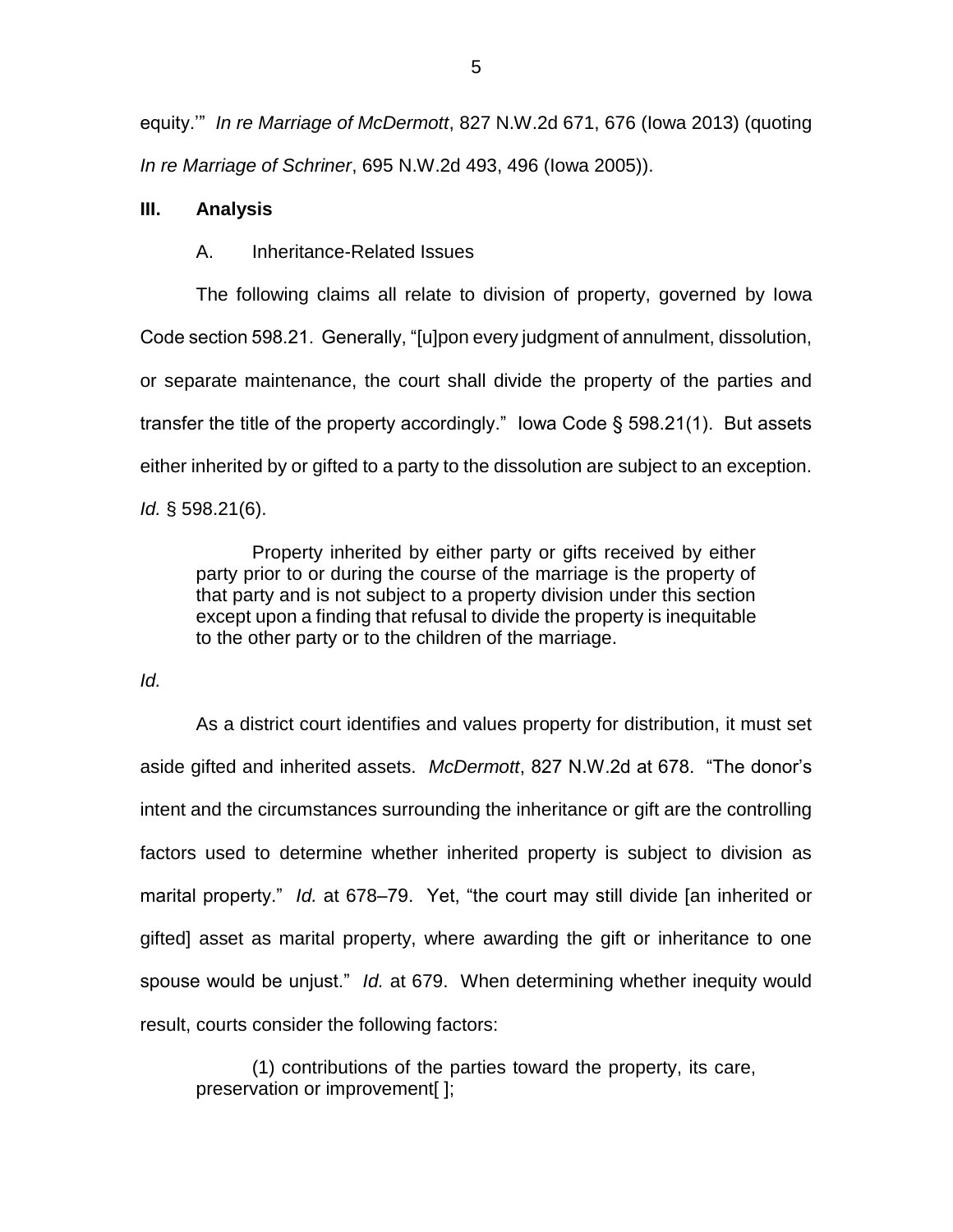(2) the existence of any independent close relationship between the donor or testator and the spouse of the one to whom the property was given or devised;

(3) separate contributions by the parties to their economic welfare to whatever extent those contributions preserve the property for either of them;

(4) any special needs of either party;

(5) any other matter[,] which would render it plainly unfair to a spouse or child to have the property set aside for the exclusive enjoyment of the done or devisee.

*Id.* (alterations in original) (quoting *In re Marriage of Goodwin*, 606 N.W.2d 315, 319 (Iowa 2000)).

## *1. Gifting and Commingling*

Christy argues the \$1,332,869.00 realized following the sale of Nebraska farmland Kevin received through his father's estate should have been considered a marital asset subject to equitable distribution. She alleges that when Kevin deposited the funds into a jointly held account and used them to purchase assets titled jointly, the funds were commingled and the procured properties were gifted. Kevin argues the funds were received pursuant to his father's estate and used to procure assets traceable to those funds, and thus remain separate property.

Christy's argument alleges "confusion in Iowa law" regarding division of gifts and inheritance upon dissolution. Christy posits that a bright-line rule pronounced by this court in *In re Marriage of Butler*, 346 N.W.2d 45, 47 (Iowa Ct. App. 1984), should be controlling. That relevant statement of law is, "A transfer of property into joint tenancy where one party furnishes all of the consideration is presumed to be a gift to the other party of one-half interest in the property." *Id.* But the supreme court also overruled *Butler*, specifically targeting that bright-line rule. *See In re Marriage of Hoffman*, 493 N.W.2d 84, 89 (Iowa 1992).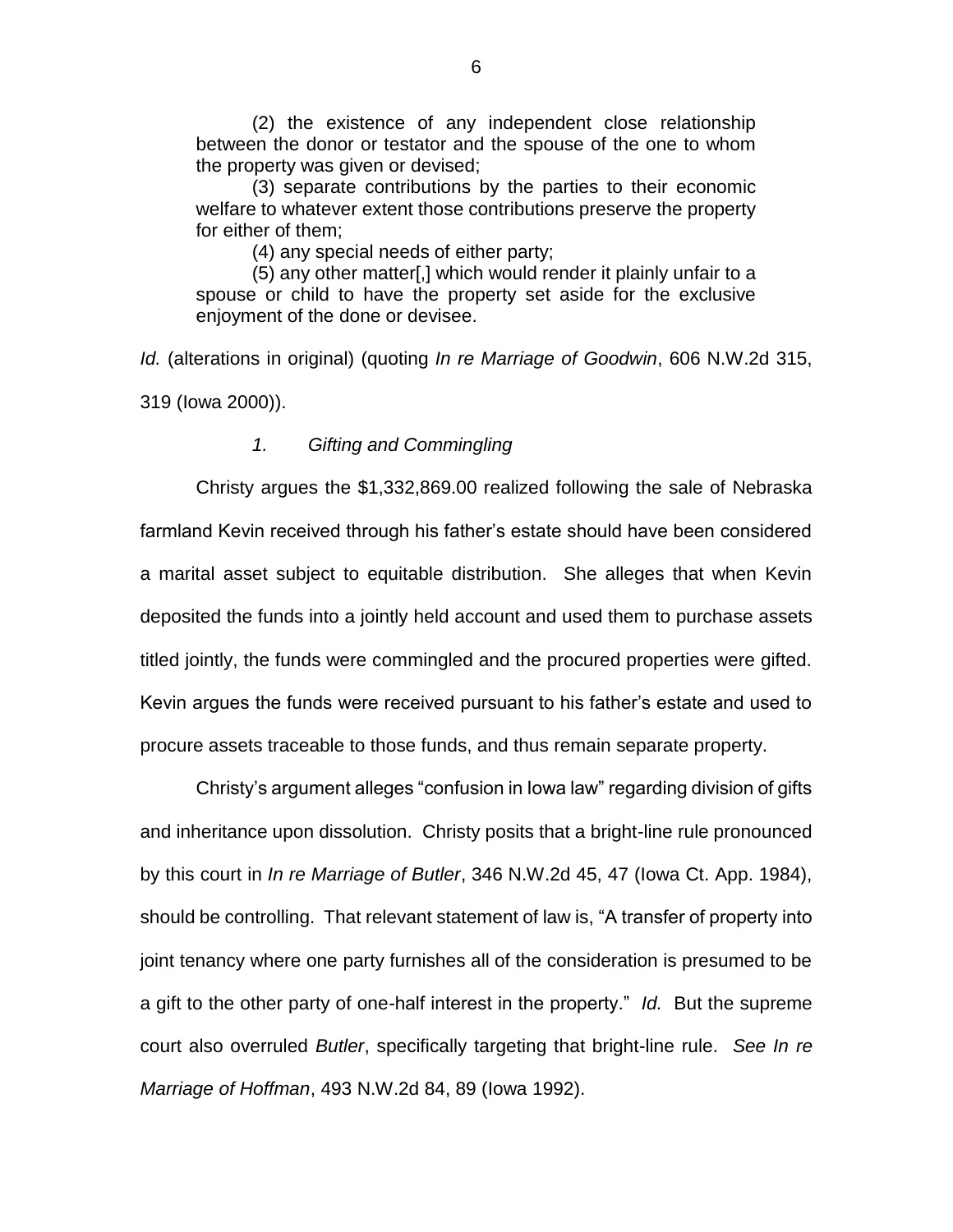[W]e now deem *Butler* to be contrary to Iowa Code section 598.21(2) (1991), which provides that gifts and inheritances are always to be retained in the dissolution by the recipient, absent a finding of inequity. More specifically, the intent of the donor and the circumstances of the gift or inheritance control whether the gift or inheritance is to be set off in the dissolution. The form of the acknowledgement, i.e., joint tenancy, is not controlling. To the extent *Butler* is contrary to this view, *Butler* is hereby overruled.

*Id.* at 47. We see no confusion. Because the rule suggested by Christy has been overruled, her argument fails. And, given the fact that upon receiving the equalization payment ordered by the district court, she will have a net property award in excess of \$1.5 million, including retirement assets, we do not find the district court's award inequitable.

## *2. TD Ameritrade Benef. IRA*

Christy argues the district court erred in crediting the TD Ameritrade Benef. IRA to Kevin as an inherited asset. In the decree, the district court attempted to trace the account to Kevin's inheritance using the name the account bore in 2009, Raymond James IRA. Following post-trial motions, the district court noted its error in tracing the Raymond James IRA because that account no longer existed. The court credited the present value of the TD Ameritrade Benef. IRA to Kevin, not the Raymond James IRA. The evidence presented at trial shows the owner of the TD Ameritrade Benef. IRA is listed as "Kevin Bohac Deceased Frank Bohac DOD 12- 26-09," revealing that it was another inherited asset.

Christy alleges there is no evidence linking the Raymond James IRA inheritance with the TD Ameritrade Benef. IRA. She argues it is impossible that the IRA's value in 2009, \$20,746.91, would have reduced to \$20,098.00 by 2019. She also argues there is no evidence showing the funds were transferred or when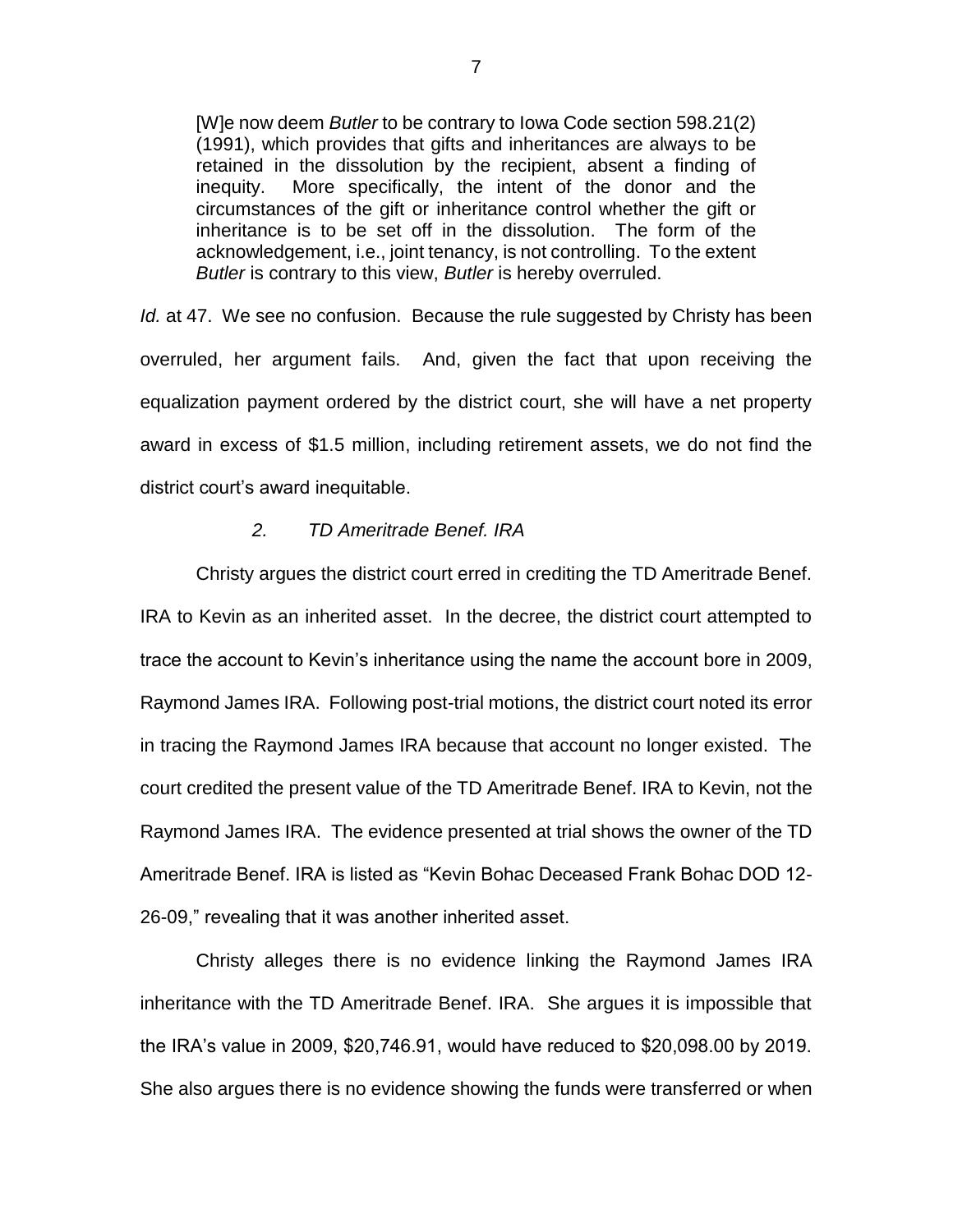the TD Ameritrade Benef. IRA was established. The district court examined the only evidence presented, records from Frank Bohac's estate showing the value of the Raymond James IRA upon his death, testimony that Kevin received one-third of that account as an inheritance, and account records revealing the owner of the TD Ameritrade Benef. IRA.

We review the evidence presented to the district court: documents from Frank Bohac's estate, testimony, and documents related to the owner of the TD Ameritrade Benef. IRA. On our de novo review of the evidence in the record, we agree with the district court that the evidence produced reveals that the source of the funds in the TD Ameritrade Benef. IRA was inherited property and should be credited to Kevin.

#### *3. The Danner Farm*

Christy argues Kevin failed to create a sufficient link between inherited funds and the Danner Farm purchase. She argues records do not support the district court's findings regarding the dates of the transaction or the purchase price. Kevin argues that Christy failed to rebut the evidence he presented to the district court.

The district court made the following findings related to the purchase of the Danner Farm. Kevin entered into a contract to purchase the Danner Farm on December 9, 2016, with a non-relative co-owner. He sold the inherited Nebraska farmland on December 15, 2016, and received the proceeds into a joint bank account the same day. Following that deposit, Kevin used \$36,801.37 in fulfillment of the down payment toward the Danner Farm. Following post-trial motions, the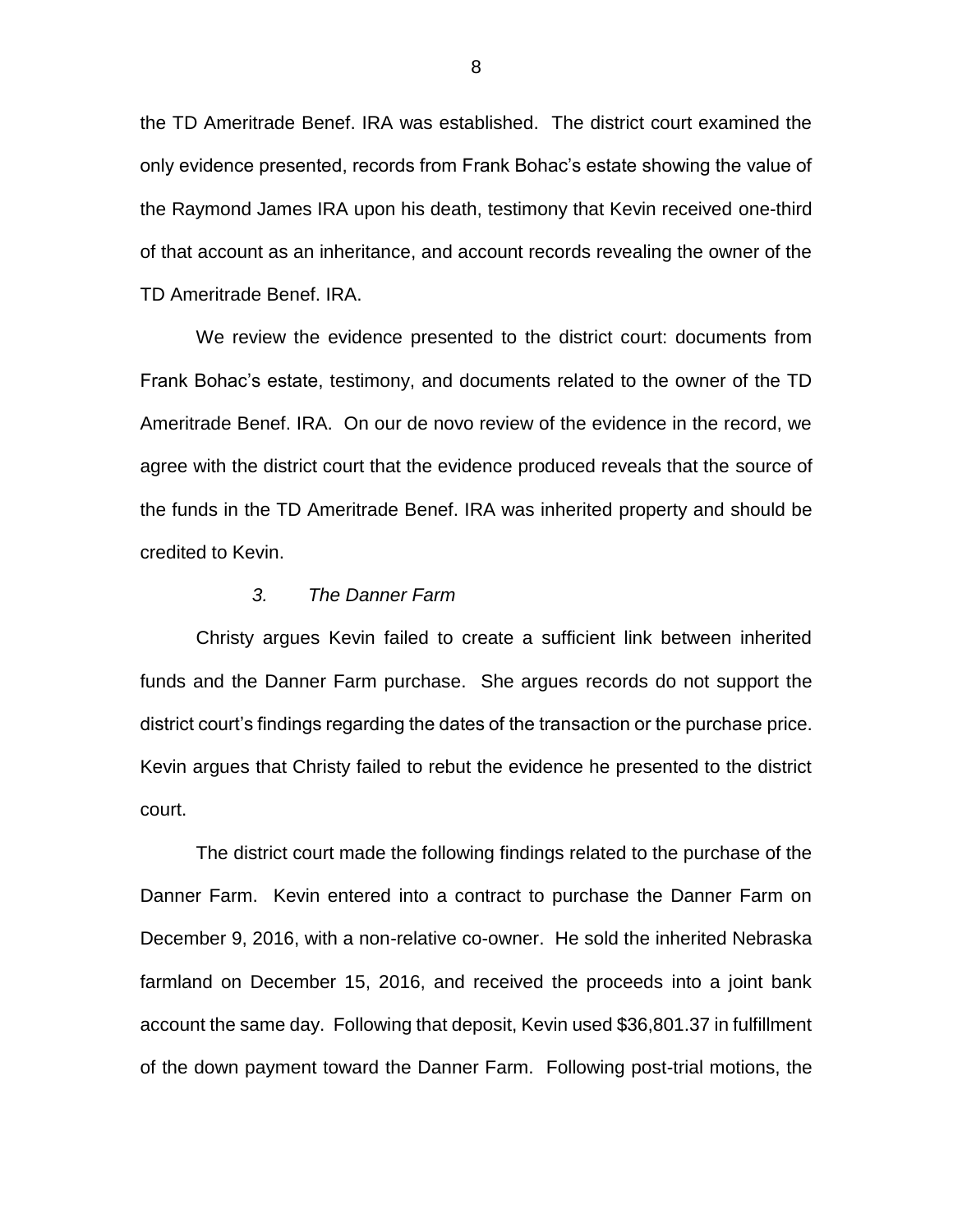district court clarified that on March 1, 2017, Kevin spent an additional \$378,750.00 to complete the purchase of his ownership interest in the Danner Farm.

Exhibit B shows that the seller calculated the down payment as \$37,875.00 and total price was \$757,500.00. According to Kevin's argument, he paid a total of \$415,551.37 for his one-half ownership interest in the Danner Farm. One-half of the total purchase price as calculated by the seller was \$378,750.00. Nothing in the record explains Kevin's apparent overpayment of \$36,801.37 or tells us if it was an overpayment. Interestingly, Kevin made a second withdrawal of \$36,801.37 in November 2018, the same amount that was used for the down payment on the Danner Farm. There is no explanation for the November 2018 payment in the record.

Our de novo review of the record reveals the following. Kevin testified the inherited funds were used to purchase the Danner Farm. Even though Christy insists that no contract could have been executed without earnest money on December 9, 2016, Kevin testified that all payments toward the Danner Farm were made after the inheritance money was received. The account records we have appear to corroborate his testimony. Accordingly, we cannot disagree with the district court's finding that the Danner Farm was purchased with inherited funds and should be credited to Kevin.

### *4. Tax Consequences*

Christy argues the district court erred in setting aside the gross value of Kevin's inheritance and should have subtracted any and all tax liabilities from that amount. *See In re Marriage of Sterner*, No. 18-0409, 2019 WL 1057304, at \*4 (Iowa Ct. App. Mar. 6, 2019). Kevin argues the gross amount was appropriate

9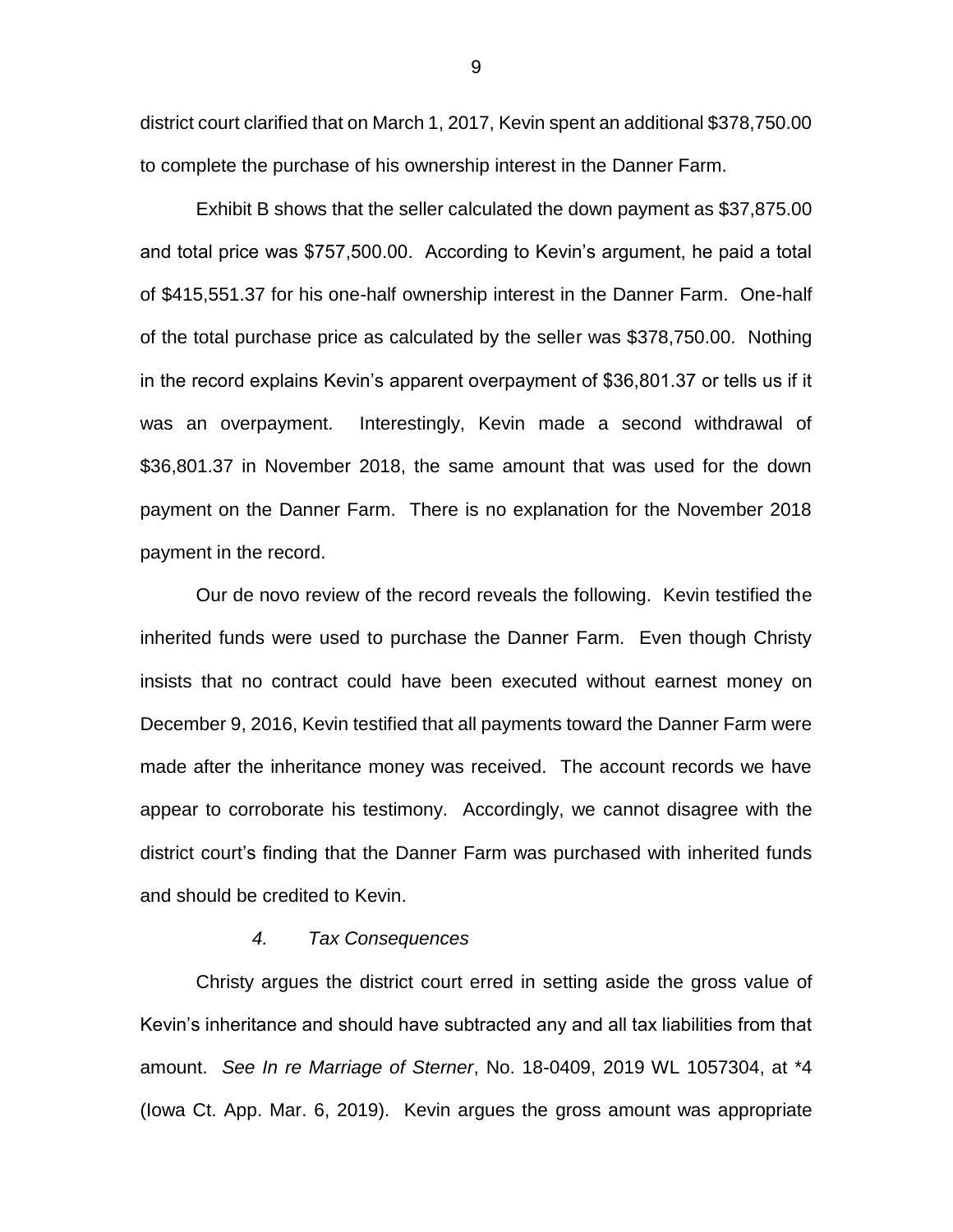because Christy failed to prove the amount of capital gains taxes and how they were paid, and that taxes may not result from exchanges solely in kind. *See* 26 U.S.C. § 1031(a)(1) ("No gain or loss shall be recognized on the exchange of real property held for productive use in a trade or business or for investment if such property is exchanged solely for real property of like kind which is to be held either for productive use in a trade or business or for investment.").

Christy's argument relies on a prior opinion of this court, in which the court was presented evidence regarding the amount of capital gains taxes paid following liquidation of inherited assets. *Sterner*, 2019 WL 1057304, at \*4. The Bohacs' personal tax accountant testified at trial. She testified that although there were capital gains taxes resulting from the sale, the maximum rate would have been 20% but could not testify to an exact dollar amount. The accountant also testified that an \$88,000.00 federal tax liability was partially due to the money from the sale moving from Nebraska to Iowa, but again, there was no testimony regarding an exact value.<sup>5</sup> The accountant testified that the purchase of the Danner Farm did not qualify for exchange pursuant to section 1031(a), but was not asked about any other properties purchased with inherited funds. Kevin testified that some of the purchases did quality for exchange. The district court was ultimately unwilling to find "the exact amount of that capital gain tax liability."

Our de novo review reveals that capital gains taxes resulted from the sale of the Nebraska farmland, but there is no evidence regarding the precise tax rate or method of payment. Furthermore, some of the funds were not subject to tax

<sup>5</sup> The 2016 tax return shows income taxes were paid in the total amount of \$88,424.00.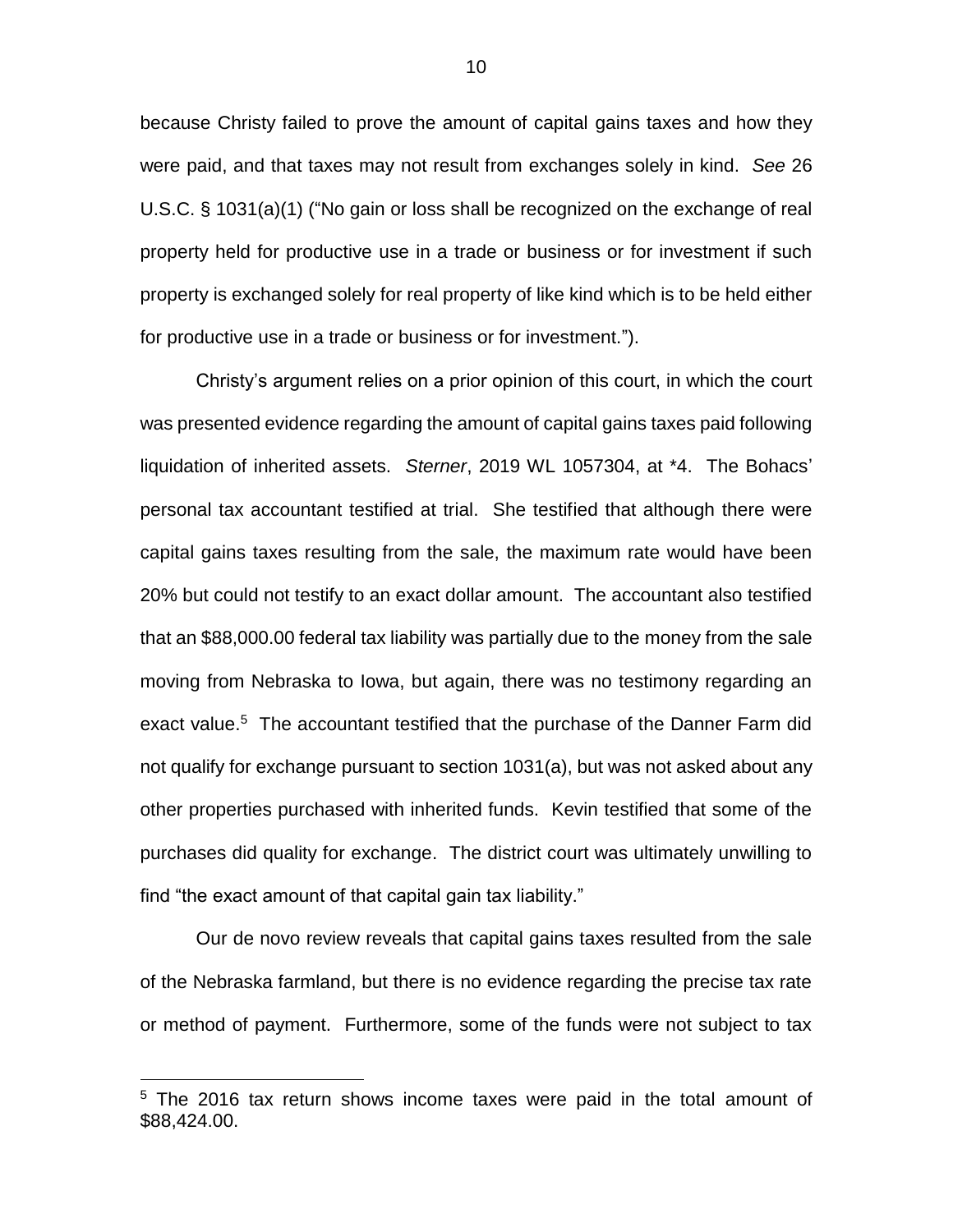because they were used to purchase land subject to exchange pursuant to section 1031(a). Finally, some portion of the income tax paid in 2016 was incurred because of the transfer of funds from the sale of Nebraska farmland into Iowa.

Although equity among the parties is our ultimate goal, "we recognize that equality need not be achieved with mathematical exactness." *In re Marriage of Conley*, 284 N.W.2d 220, 223 (Iowa 1979) (quotation marks and citation omitted). Christy asks us to subtract the \$78,368.00 tax paid in 2016 from Kevin's offset. But, Christy's argument itself admits that the farm-sale taxes are only some portion of that tax bill. Like the district court, we will not speculate regarding the amount of capital gains taxes paid in 2016. Speculation will not support an equitable distribution of assets. *McDermott*, 827 N.W.2d at 676.

### *5. Alleged Inequity*

Christy argues the district court order crediting Kevin with the entire value of the sale of the Nebraska farmland resulted in inequity. The argument appears to rehash issues already raised, generally that the court should have found the assets were marital rather than separate property. We have already determined the funds realized from the sale of property Kevin inherited were not marital property and that awarding the inherited property to Kevin is not inequitable in this case.

## B. Spousal Support and Insurance

Christy argues the district court failed to order Kevin to pay for her medical and dental insurance. Kevin argues the district court's decision was appropriate because Christy failed to provide evidence of how much support was necessary to maintain medical and dental insurance and whether Kevin would be able to keep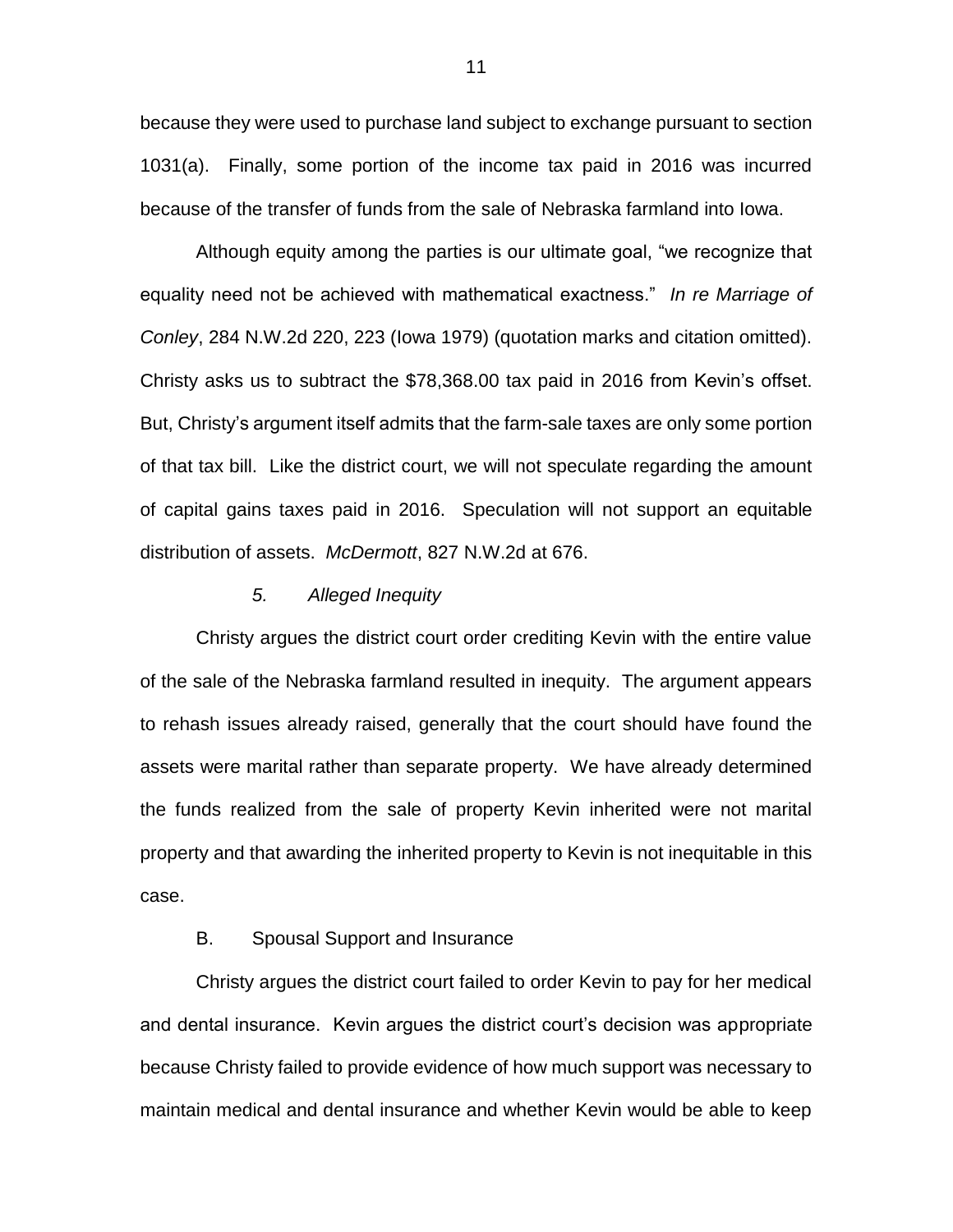Christy on his plan following the divorce. Kevin cross-appeals, arguing the trial

court erred in ordering him to pay Christy \$5000.00 per month in spousal support.

Christy argues that award is appropriate.

Spousal support awards are governed by Iowa Code section 598.21A. The

statute includes a non-exhaustive list of factors to consider when determining a

support award. *Id.* § 598.21A(1).

(a) The length of the marriage

(b) The age and physical and emotional health of the parties.

(c) The distribution of property made pursuant to section 598.21.

(d) The educational level of each party at the time of marriage and at the time the action is commenced.

(e) The earning capacity of the party seeking maintenance, including educational background, training, employment skills, work experience, length of absence from the job market, responsibilities for children under either an award of custody or physical care, and the time and expense necessary to acquire sufficient education or training to enable the party of find appropriate employment.

(f) The feasibility of the party seeking maintenance becoming self-supporting at a standard of living reasonably comparable to that enjoyed during the marriage, and the length of time necessary to achieve this goal.

(g) The tax consequences to each party.

(h) Any mutual agreement made by the parties concerning financial or service contributions by one party with the expectation of future reciprocation or compensation by either party.

(i) The provisions of an antenuptial agreement.

(j) Other factors the court may determine to be relevant in an individual case.

*Id.* Spousal support "is not a matter of absolute right, but depends upon the

circumstances of each particular case." *In re Marriage of Hansen*, 733 N.W.2d

683, 704 (Iowa 2007).

The district court awarded Christy traditional spousal support in the amount

of \$5000.00 per month "until her remarriage or the death of either party." "'The

purpose of a traditional or permanent [spousal support] award is to provide the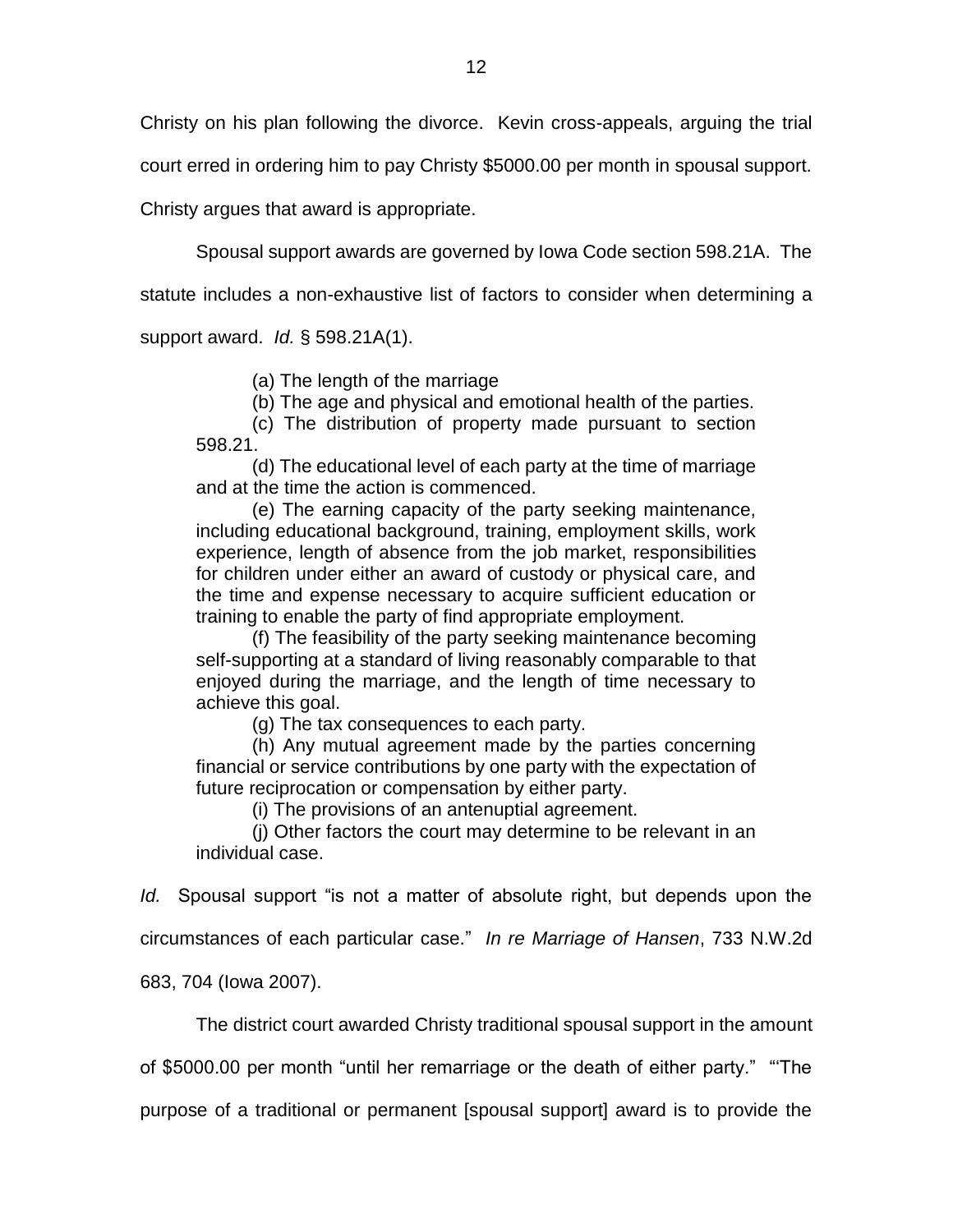receiving spouse with support comparable to what he or she would receive if the marriage continued.' Traditional support is ordinarily of unlimited or indefinite duration." *Gust*, 858 N.W.2d at 408 (quoting *In re Marriage of Hettinga*, 574 N.W.2d 920, 922 (Iowa Ct. App. 1997)). The district court considered the twentyfour years the parties were married, Christy's time spent as a stay-at-home parent with little to no income, and the impact her twenty-four year absence from the workforce made on her ability to self-sustain. It also noted that, even if Christy were to return to hair styling full-time, her historic highest income was less than \$15,000.00 a year and entitled her to traditional spousal support. In finding the value of the award, the district court considered Christy's share of the property distribution, cash settlement, and retirement accounts. Also, "Kevin has agreed to be fully responsible for all of the children's expenses," and Kevin's income and expenses provide him the ability to pay \$5000.00 per month.

The district court made several additional factual findings. At the time of trial, Kevin was fifty-six and Christy was fifty-one. Kevin maintained full-time employment outside the home for the entirety of the marriage. There was no evidence that Kevin intended to stop working prior to his retirement. Christy was initially employed outside the home but stopped working to care for the parties' children. Christy continued to cut hair out of her home for a limited number of clients and earned little or no income for most of the marriage. Christy was hospitalized in 2018 for a "breakdown" and suffered further health issues in 2019 as dissolution proceedings progressed. The parties stipulated to joint legal custody and placement in Kevin's physical care with the parties sharing equal parenting time. Christy will neither receive nor pay child support. Kevin was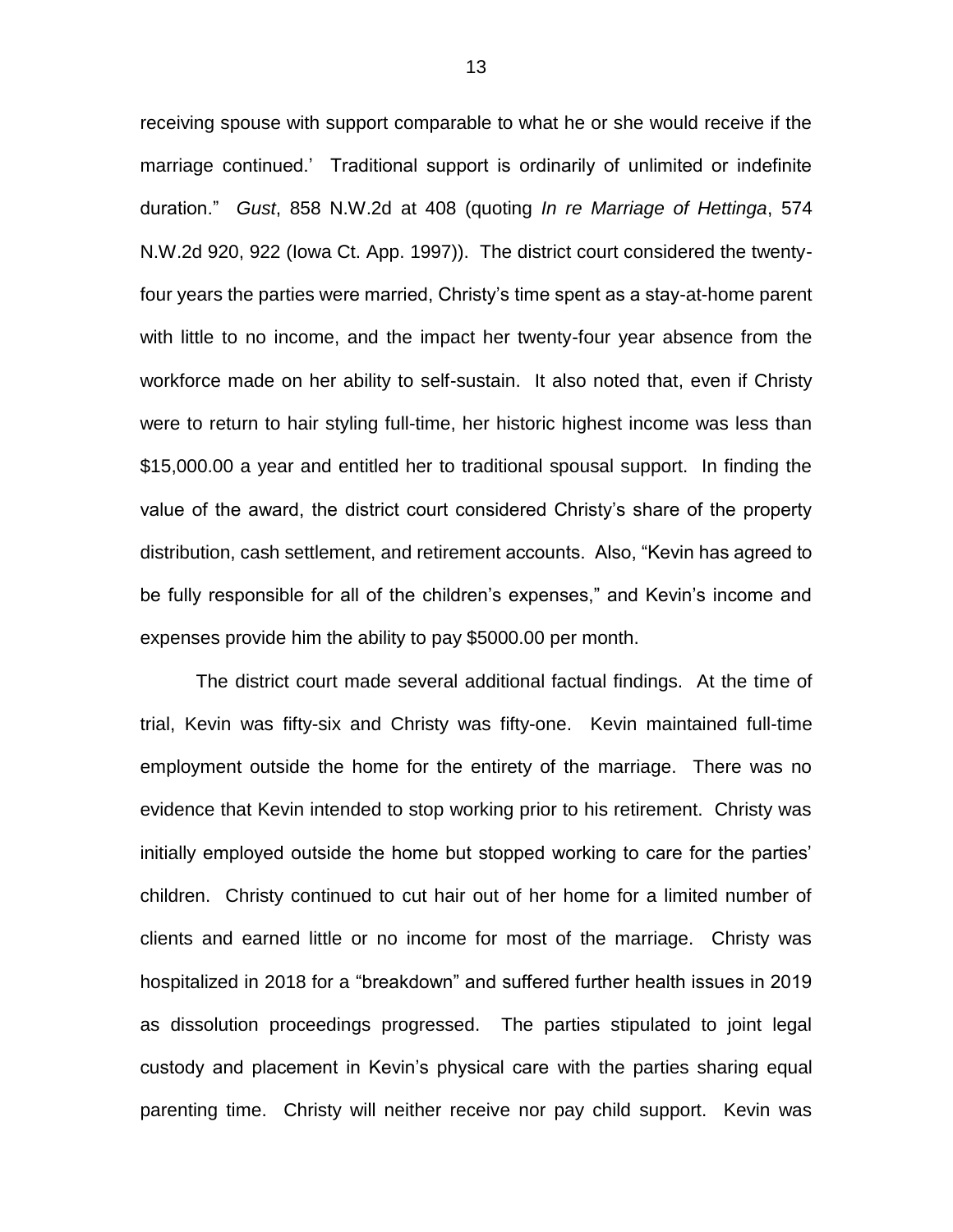ordered to cover the costs for the needs and expenses of the children, including medical and dental insurance.

### *1. Spousal Support*

Our review of the record reveals the district court provided a thorough and thoughtful discussion of the facts leading to its decision. Kevin was ordered to pay Christy \$5000.00 per month in spousal support. Financial affidavits reveal that he will continue to net between \$9000.00 and \$10,000.00 monthly from his full-time job as a nurse anesthetist. That does not include income related to the real property Kevin owns. Kevin also has significant retirement assets. Although Christy could obtain employment outside the home in the future as a hair stylist, her employment history shows that her income would be minimal and insufficient to support herself or maintain a lifestyle similar to what the parties were accustomed during the marriage. *See Gust*, 858 N.W.2d at 408. Christy received the proceeds of farmland that was sold over the pendency of proceedings and nearly \$1,000,000.00 in retirement assets. Kevin's earning potential, considering his full-time employment, passive income, and assets, substantially outweighs Christy's, and he is able to provide traditional spousal support. *See id.* at 411–12. Kevin asserts on appeal the district court did not adequately consider current tax consequences of the spousal support award. In its ruling on post-trial motions, the court stated clearly it was aware of the tax consequences when it set the amount of spousal support. Considering Christy's receipt of funds from the sale of farmland, cash property settlement, and award of retirement assets, an award of \$5000.00 per month is sufficient to sustain "a standard of living comparable to that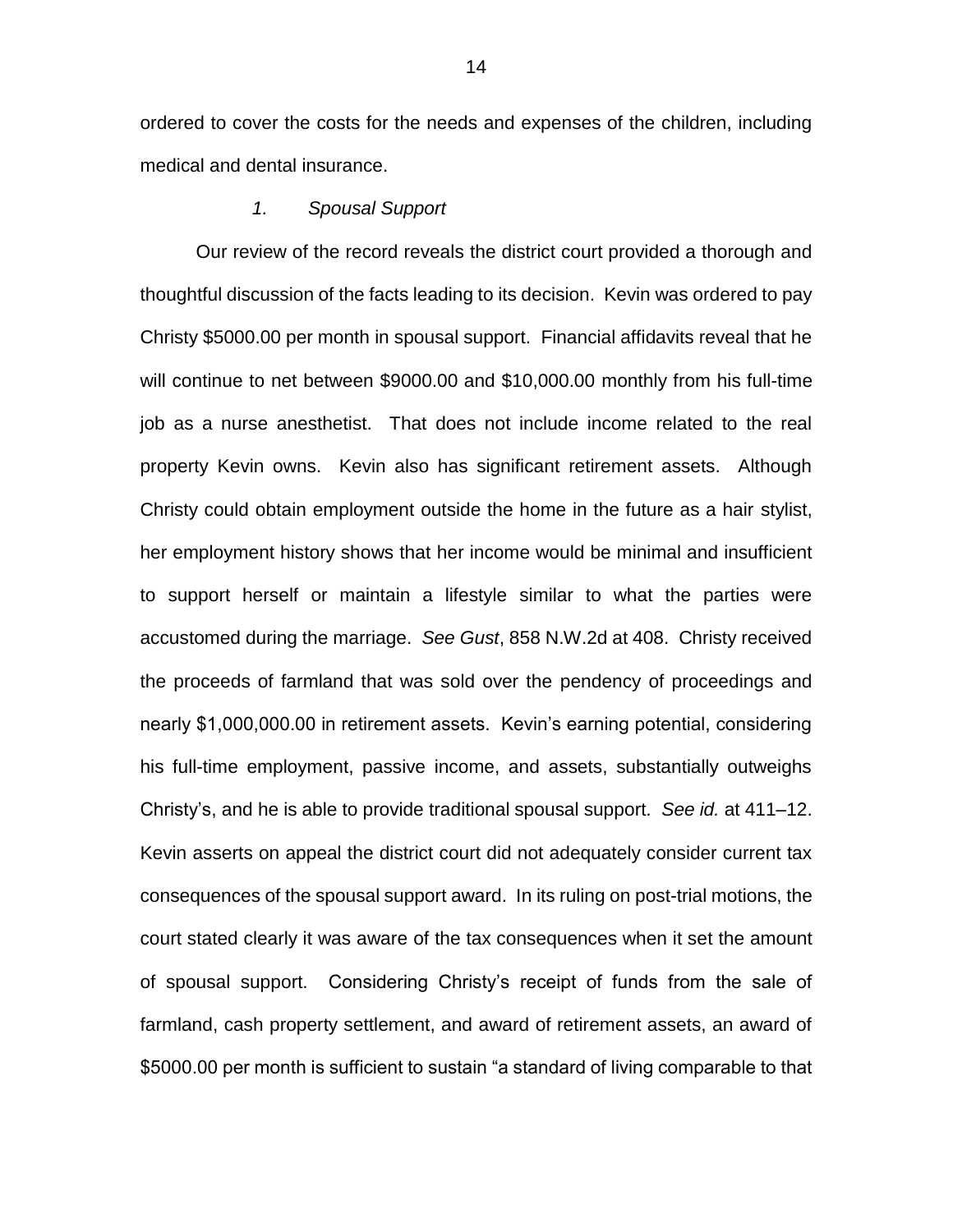enjoyed during the marriage," and it is equitable for Kevin to pay such an award, even considering the tax consequences.<sup>6</sup> *Id.* at 412.

## *2. Medical and Dental Insurance Costs*

Our supreme court treats "a provision in a dissolution decree requiring one spouse to provide medical support in the form of health insurance payments to the other spouse" as spousal support. *In re Marriage of Johnson*, 781 N.W.2d 553, 557 (Iowa 2010). In *Johnson*, our supreme court used the substantial-change-incircumstances standard traditionally applied when appellate courts consider modification of spousal support. *Id.* at 558–59. Similarly, this court has used the same standard when considering a direct appeal of spousal support and medical insurance. *In re Marriage of Kurtt*, 561 N.W.2d 385, 387–88 (Iowa Ct. App. 1997).

The district court ordered that Kevin cover the day-to-day costs of the children, including medical and dental insurance. Christy was awarded a number of assets in the dissolution, described above, in addition to her monthly spousal support. Our de novo review of the record reveals the spousal support awarded is sufficient for Christy to maintain her own insurance and that no further spousal support award was warranted.

 $6$  The dissent asserts that spousal support payments must terminate upon either party's death or Kevin's retirement due to tax consequences. One party's retirement may qualify as grounds for modification of spousal support, but the specific facts surrounding Kevin's future retirement are speculative at this time. *See Gust*, 858 N.W.2d at 418. Generally, "future retirement is a question that can be raised only in a modification action subsequent to the initial spousal support order." *Id.* Should Kevin desire to petition for modification of spousal support, he may do so "when retirement is imminent or has actually occurred." *Id.*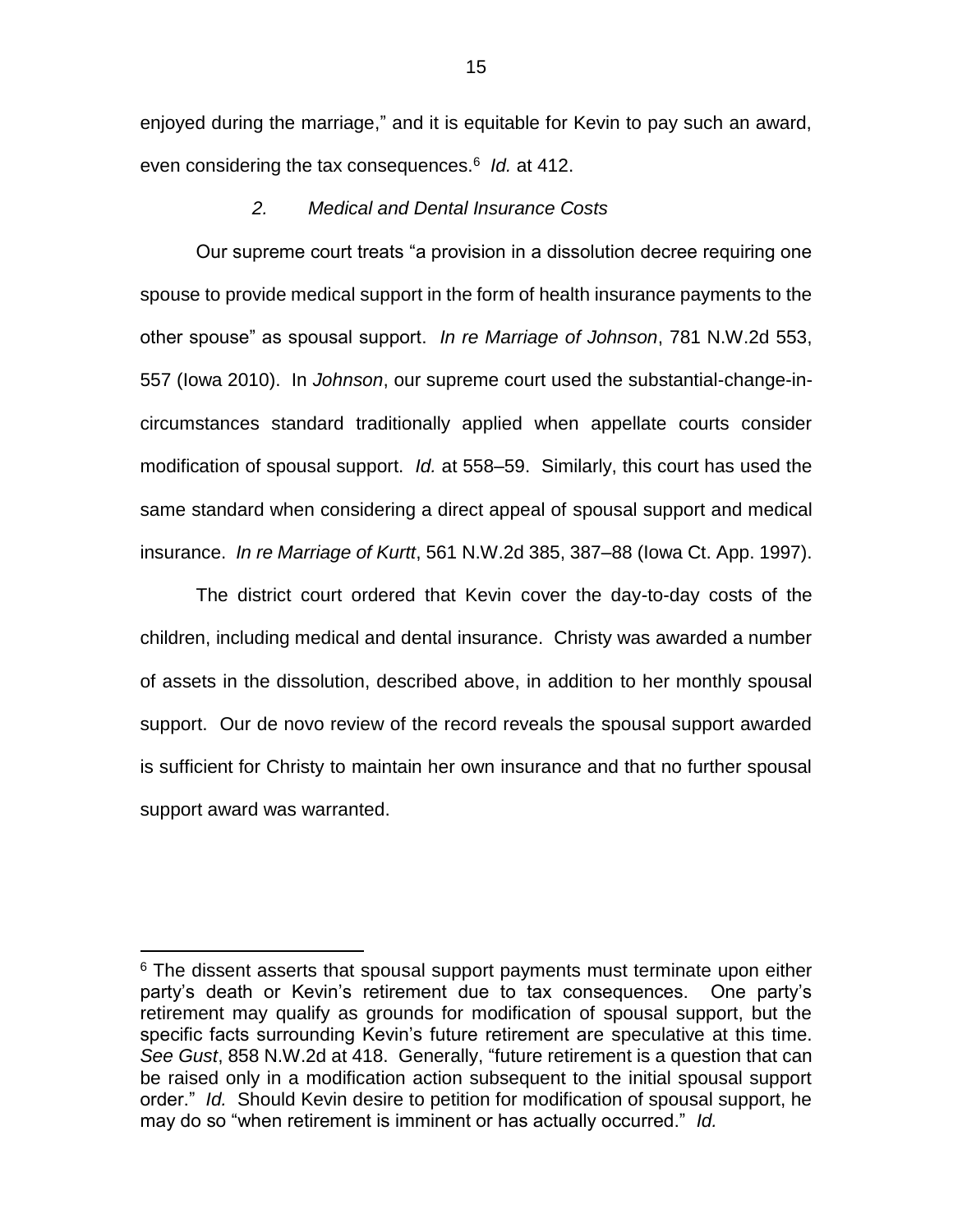# C. Attorney Fees

Christy requests an award of her appellate attorney fees and that costs on appeal be assessed to Kevin. Kevin contests the request for appellate attorney fees and asks that costs on appeal be split equally between the parties. "Appellate attorney fees are awarded upon our discretion and are not a matter of right. When considering whether to exercise our discretion, 'we consider the needs of the party seeking the award, the ability of the other party to pay, and the relative merits of the appeal.'" *In re Marriage of Heiar*, 954 N.W.2d 464, 473 (Iowa Ct. App. 2020) (quoting *McDermott*, 827 N.W.2d at 687). Christy did not prevail on any of her claims. We have already found she received a substantial property distribution, and she receives meaningful spousal support. We decline to award her appellate attorney fees. Costs on appeal shall be divided equally between the parties.

### **IV. Conclusion**

The assets contained in or purchased with funds flowing from Kevin's inheritance were traceable to his father's estate and properly set aside to Kevin. The traditional spousal support award was appropriate and does not warrant a supplement to pay Christy's medical and dental insurance costs. Court costs shall be divided equally between the parties.

#### **AFFIRMED.**

May, J., concurs; Schumacher, J., partially dissents.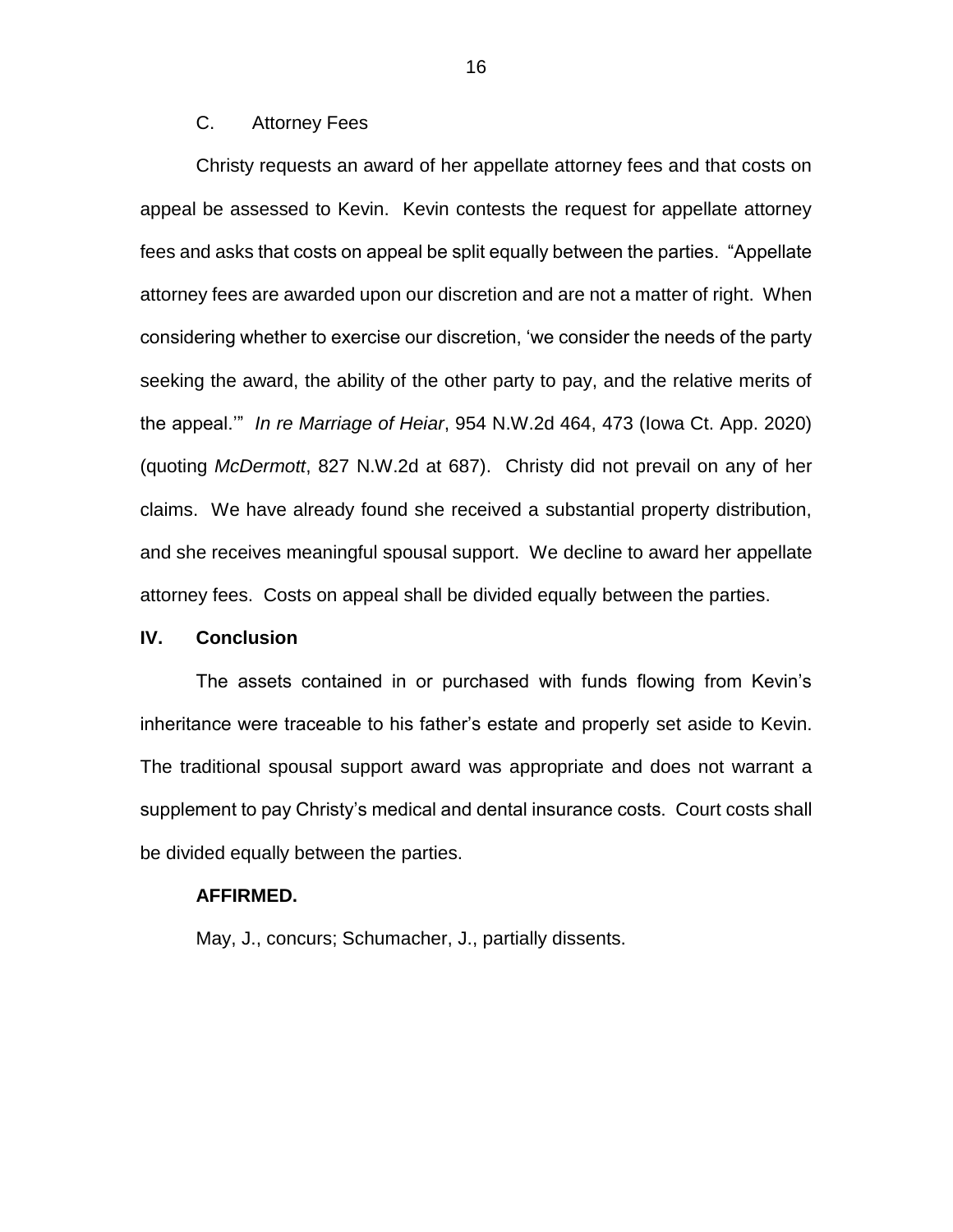**SCHUMACHER, Judge** (concurring in part and dissenting part)

I respectfully dissent in part from the majority opinion only as to the duration of Kevin's spousal support obligation. I concur in all other aspects of the majority opinion.

We review dissolution-of-marriage cases de novo. *See* Iowa R. App. P. 6.907; *In re Marriage of Mauer*, 874 N.W.2d 103, 106 (Iowa 2016). We give weight to the district court's fact-findings even though they are not binding. *See* Iowa R. App. P. 6.904(3)(g); *Mauer*, 874 N.W.2d at 106. We will disturb the district court's findings only if they fail to do equity. *See Mauer*, 874 N.W.2d at 106. Because we base our decision on the unique facts of each case, precedent is of little value. *See In re Marriage of Brown*, 776 N.W.2d 644, 647 (Iowa 2009*); In re Marriage of Houser*, No. 19-1666, 2021 WL 1016923, at \*1 (Iowa Ct. App. Mar. 17, 2021). We consider the property division and spousal support together in evaluating their individual sufficiency. *In re Marriage of O'Rourke*, 547 N.W.2d 864, 866 (Iowa Ct. App. 1996).

At the time of the dissolution, Kevin was fifty-six years old, and Christy was fifty-one. Christy had not worked full-time outside of the home since the parties' children were born. As part of the decree, Kevin was awarded physical care of the parties' children. The trial court and the majority agree an award of traditional spousal support of \$5000 per month until the death of either party or Christy's remarriage was appropriate, highlighting the disparity in income. Based on additional statutory considerations, including the property award, I dissent only as to the termination date of Kevin's spousal support obligation.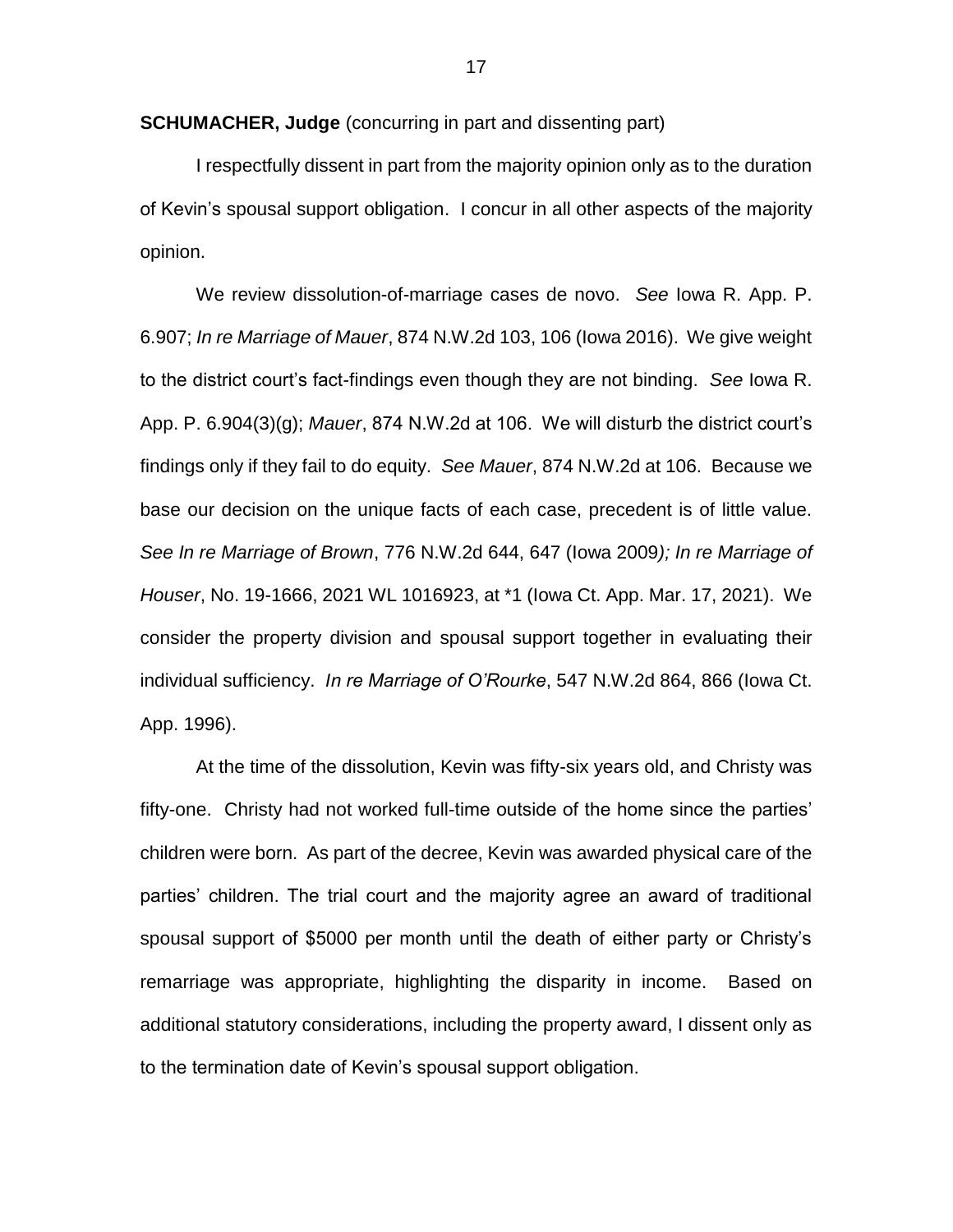As part of the decree of dissolution, each party was awarded \$1,543,527.83 worth of assets. The retirement accounts received by Christy have a current value of approximately one million dollars. The bulk of the debt, with the exception of the liability attached to the automobile Christy received, was assigned to Kevin as part of the decree.<sup>7</sup> Kevin assumed responsibility for all of the children's expenses.

Based on the above factors, equity requires Kevin's spousal support obligation terminate upon either party's death, Christy's remarriage, or Kevin's retirement, whichever occurs first. Christy was awarded sufficient retirement assets to live comfortably following Kevin's retirement.<sup>8</sup> When Kevin retires, he will also rely on retirement assets and any income received from his farm ground. $9$ Christy's social security statement is part of the trial court record, with such statement noting a divorced spouse may qualify for up to about fifty percent of their former spouse's benefit amount. Christy has not met her burden to establish that spousal support should continue past Kevin's retirement. Christy did not testify at the dissolution trial. There is no evidence to establish the assets available to her cannot meet Christy's needs at the time of Kevin's retirement. Further, while the majority asserts that Kevin could file a modification upon retirement, citing *In re Marriage of Gust*, 858 N.W.2d 402, 418 (Iowa 2015), the record here is not

 $7$  The debt associated with the farms Christy was awarded will be paid as part of the sale of the ground. The sale was pending at the time of trial.

<sup>&</sup>lt;sup>8</sup> As noted above, Christy did not testify at the dissolution trial. She filed a financial affidavit on September 18, 2019, which did not include her expenses. She filed an amended financial affidavit on September 27, 2019, listing expenses. Some of the listed expenses appear to include expenses related to the children, which Kevin assumed as part of the dissolution of the parties' marriage.

 $9$  As indicated by the majority, Kevin's inherited property was set off from the marital assets.